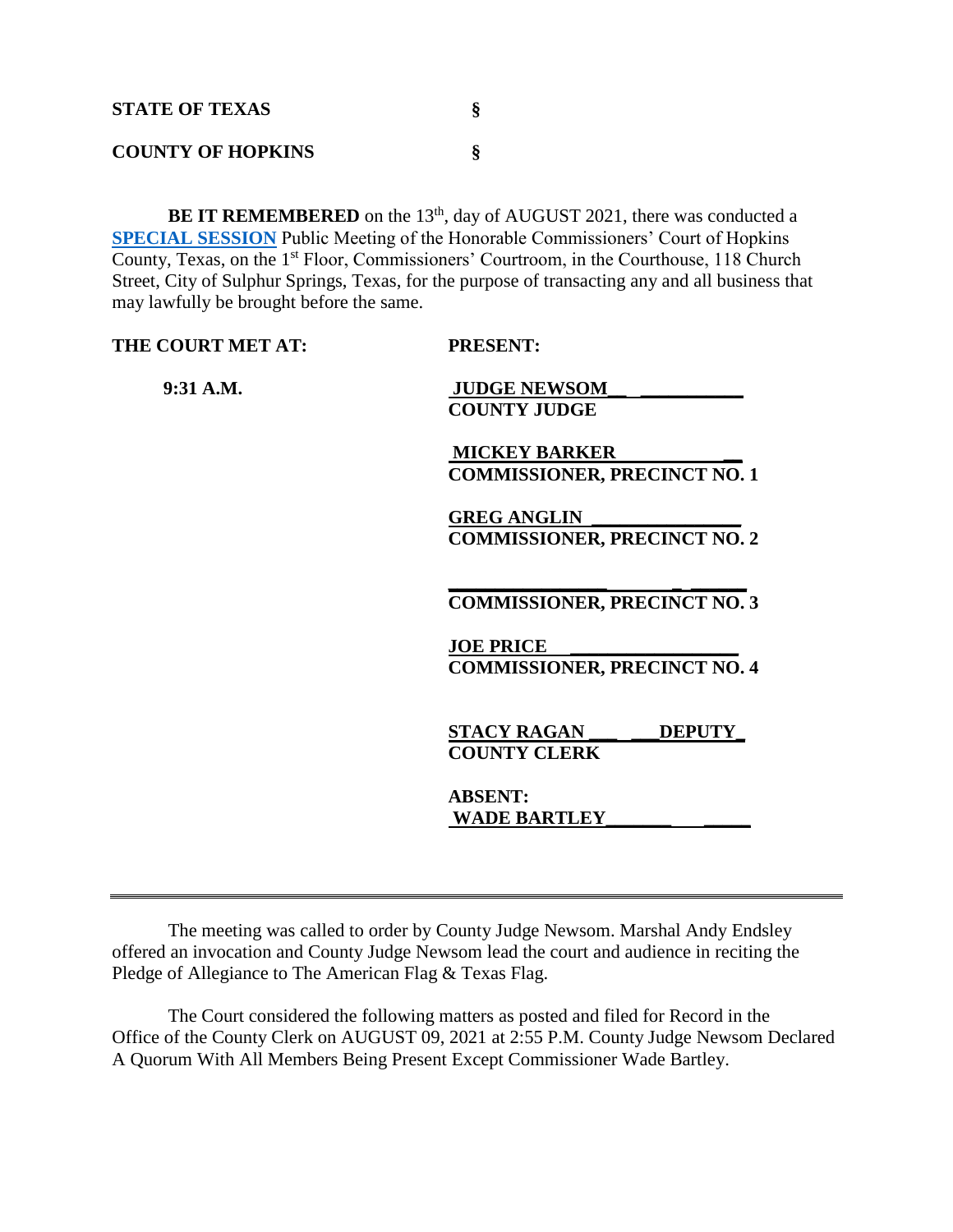### **CONSENT AGENDA**

### **i) APPROVE PREVIOUS MEETING MINUTES**

### **NO ACTION TAKEN**

# **ii) APPROVAL OF UTILITY EASEMENTS, BURIAL OF TELEPHONE CABLES AND CONSTRUCTION OF WATER DISTRIBUTION FACILITIES:**

# **a) THE COURT TO CONSIDER AND APPROVE A REQUEST FROM FARMERS ELECTRIC COOPERATIVE, INC. TO CONSTRUCT ELECTRICAL POWER DISTRIBUTION FACILITIES WHICH WILL CROSS COUNTY ROAD 1118 WHICH IS LOCATED 3893 FEET EAST OF FM 2653 IN PRECINCT 1**

Upon motion by Commissioner Barker seconded by Commissioner Anglin and carried unanimously. To Consider And Approve A Request From Farmers Electric Cooperative, Inc. To Construct Electrical Power Distribution Facilities Which Will Cross County Road 1118 Which Is Located 3893 Feet East Of FM 2653 In Precinct 1. A Copy Is Attached Hereto And Made A Part Hereof.  $(Ex.1)$ 

# **b) THE COURT TO CONSIDER AND APPROVE A REQUEST FROM FARMERS ELECTRIC COOPERATIVE, INC. TO CONSTRUCT ELECTRICAL POWER DISTRIBUTION FACILITIES WHICH WILL CROSS COUNTY ROAD 3563 WHICH IS LOCATED 5200 FEET SOUTH OF CR 3563 IN PRECINCT 3**

The Court To Consider And Approve A Request From Farmers Electric Cooperative, Inc. To Construct Electrical Power Distribution Facilities Which Will Cross County Road 3563 Which Is Located 5200 Feet South Of CR 3563 In Precinct 3. A Copy Is Attached Hereto And Made A Part Hereof. [\(Ex.2\)](Links%202021-08-13-Special/02%20FEC%20CR%203563_1.pdf)

### **CITIZENS COMMENTS**

#### **NO ACTION TAKEN**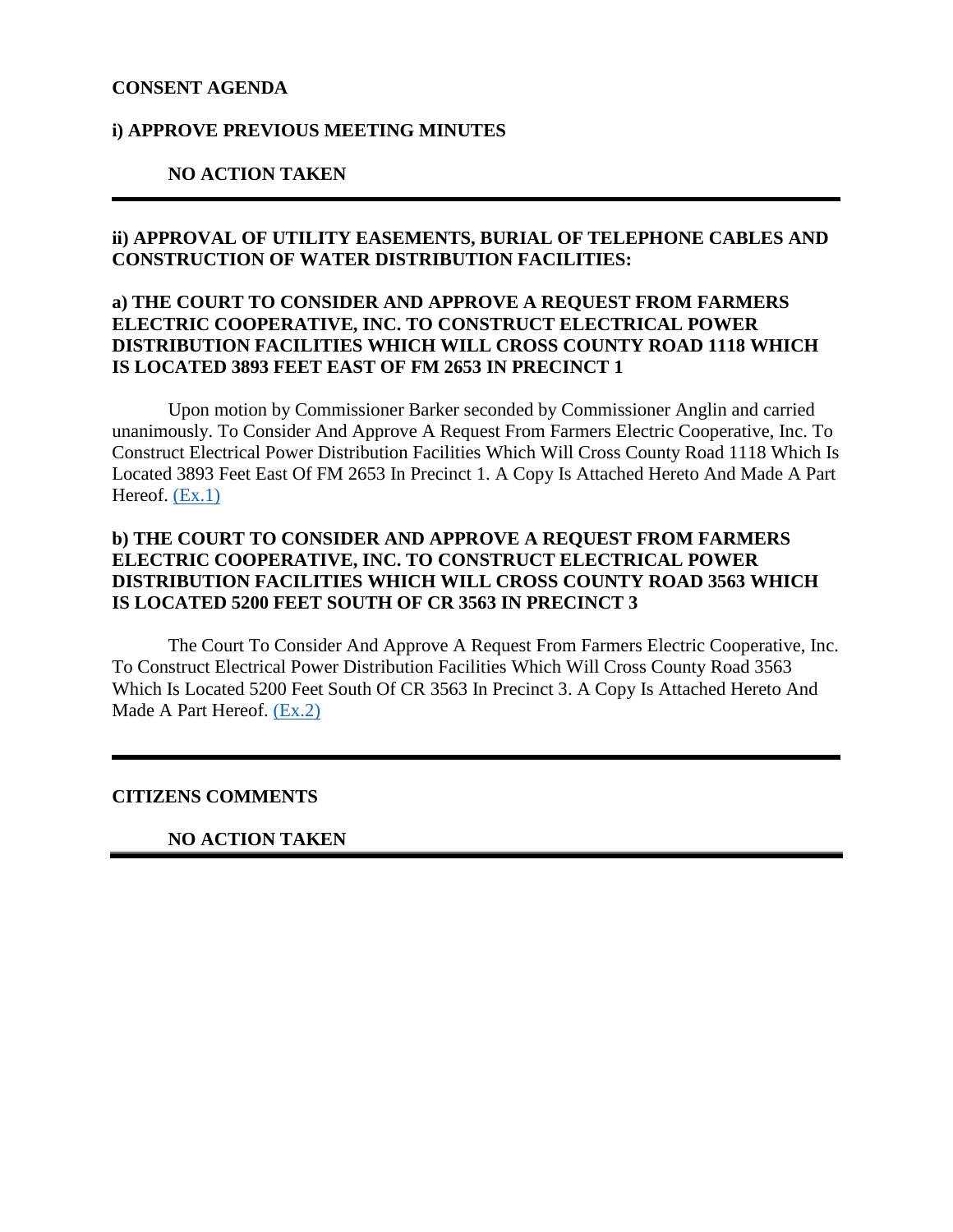# **THE COURT TO CONSIDER AND APPROVE THE CHANGE OF LOCATION FOR THE PRECINCT 2A VOTING CENTER TO THE H.W. GRAYS BUILDING LOCATED AT 413 BECKHAM STREET, SULPHUR SPRINGS, TEXAS**

Upon motion by Commissioner Anglin, seconded by Commissioner Barker and carried unanimously, To Consider And Approve The Change Of Location For The Precinct 2A Voting Center To The H.W. Grays Building Located At 413 Beckham Street, Sulphur Springs, Texas. County Judge Newsom Spoke And Stated He Spoke With Harold Nash, The Pastor At Morning Chapel And Also A Member Of The Board, And Stated He Is On Board With The Change. He Stated He Also Spoke With Mark Maxwell And Made Sure The H.W. Gray's Building Was Avaliable For This Election And Future Elections. A Copy Is Attached Hereto And Made A Part Hereof. [\(Ex. 3\)](Links%202021-08-13-Special/03%20Change%20of%20Location%20PCT%202A%20Voting%20Center_1.pdf)

### **THE COUNTY JUDGE TO ORDER THE NOVEMBER 2021 SPECIAL CONSTITUTIONAL AMENDMENT ELECTION**

Upon motion by Commissioner Price, seconded by Commissioner Anglin and carried unanimously, For The County Judge To Order The November 2021 Special Constitutional Amendment Election. A Copy Is Attached Hereto And Made A Part Hereof. [\(Ex. 4\)](Links%202021-08-13-Special/04%20Constitutional%20Amendment%20Election_1.pdf)

County Judge Newsom Also Stated Early Voting Will Be Held This Year At The JP2 Court Room Because The ROC Was Not Available. The Commissioners Have Been Working With The Tax Office And The JP1 & JP2 Office To Construct A Door That Will Lead Directly Into The JP2 Courtroom. Commissioner Joe Price Stated They Are Waiting For The Glass To Come In And Will Hopefully Be Starting Construction Next Week.

#### **OTHER COUNTY BUSINESS**

### **i) COURT TO DISCUSS THE PROPOSED TAX RATE AND VOTE ON PROPOSED TAX RATE FOR 2021**

Upon motion by Commissioner Anglin, seconded by Commissioner Price and carried unanimously, To Discuss The Proposed Tax rate And Vote On Proposed Tax Rate For 2021. Tax Assessor Debbie Mitchell Spoke And Stated The Comptroller Is Concerned With The No New Revenue Rate And The Voter Approval Rate. The No New Revenue Rate Is .561139 And The Voter Approval Rate Is .54035. The Proposed Tax Rate Is .584035 Which Will Lower The Current Tax Rate By A Little Over \$0.04 Per 100. Commissioners Barker, Anglin, Price And Judge Newsom All Agree On The Proposed Tax Rate. A Copy Is Attached Hereto And Made A Part Hereof. [\(Ex.5\)](Links%202021-08-13-Special/05%20Proposed%20Tax%20Rate_1.pdf)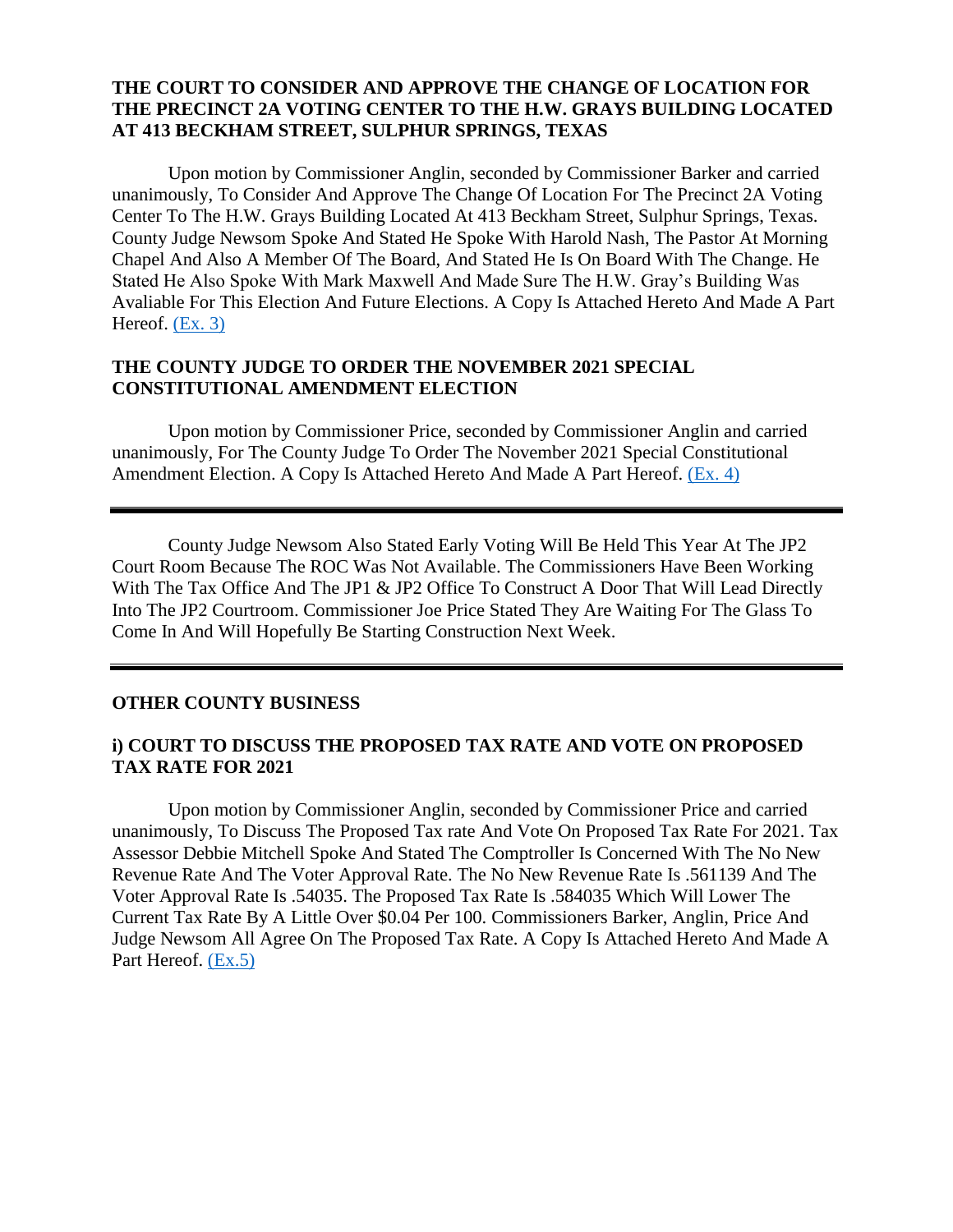# **ii) COURT TO SET DATE, TIME AND PLACE FOR A PUBLIC HEARING FOR THE PROPOSED TAX RATE**

Upon motion by Commissioner Barker, seconded by Commissioner Anglin and carried unanimously, To Set Date, Time And Place For A Public Hearing For The Proposed Tax Rate. Tax Assessor Debbie Mitchell Spoke And Stated Because We Are Over The No New Revenue Rate So It Requires 1 Hearing. Debbie Proposed The Hearing To Be August 23, 2021 At 9 A.M. At The Courthouse And Will Want To Adopt The Tax Rate The Same Day. The Tax Rate Will Change In October 2021.

# **COURT TO CONSIDER APPROVING BUDGET AMENDMENTS AND LINE ITEM TRANSFERS**

### **NO ACTION TAKEN**

# **BILLS, REVENUES AND EXPENSES PAYROLL AND FINANCIAL STATEMENTS**

All Bills, Revenue, Expenses, Payroll And Financial Statements, On File In The Office Of The County Clerk Were Approved, Upon Motion By Commissioner Anglin, Seconded By Commissioner Price, And Carried Unanimously.

**GRANTS**

**NO ACTION TAKEN**

### **DONATIONS**

**NO ACTION TAKEN**

**CONTRACTS**

**NO ACTION TAKEN**

### **PERSONNEL MATTERS**

**NO ACTION TAKEN**

**DISPOSAL OF ASSETS**

**NO ACTION TAKEN**